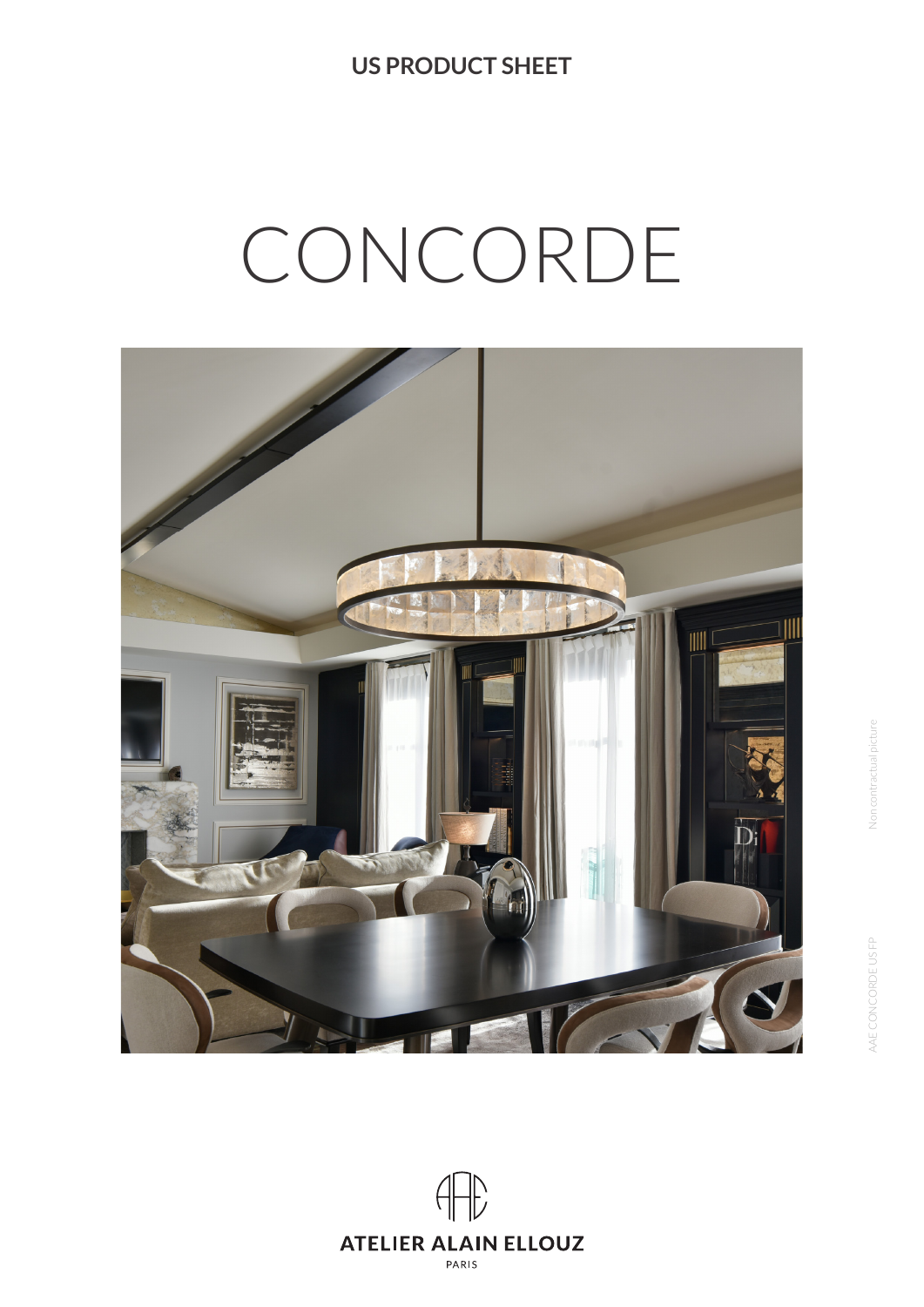# TECHNICAL INFORMATION **CONCORDE**

| <b>Type</b>              | Chandelier                                                                                          |          |  |
|--------------------------|-----------------------------------------------------------------------------------------------------|----------|--|
| <b>Environment</b>       | Indoor                                                                                              |          |  |
| <b>Material</b>          | Rock crystals 3,9" x 3,9", aluminium, steel and stainless steel                                     |          |  |
| <b>Suspension system</b> | Ceiling plate or false ceiling system and metal rod $\varnothing$ 1"<br>min h. 15"- max h. 78,7"    |          |  |
| <b>Lighting system</b>   | LED Strip 9,6W/m (2700K or 3000K) - Dimmable intensity<br>Remote transformer or concealed in canopy |          |  |
| <b>Voltage</b>           | 24 V: transformer provided                                                                          |          |  |
| <b>Wattage</b>           | 75 W                                                                                                |          |  |
| <b>References</b>        | Polished gold                                                                                       | COL-0510 |  |
|                          | Antique brass                                                                                       | COL-0512 |  |
|                          | Polished stainless steel                                                                            | COL-0514 |  |



Ø 39,4''

Weight :

110,2 lb / *50 Kg* 

2 years warranty. General terms and conditions of sales